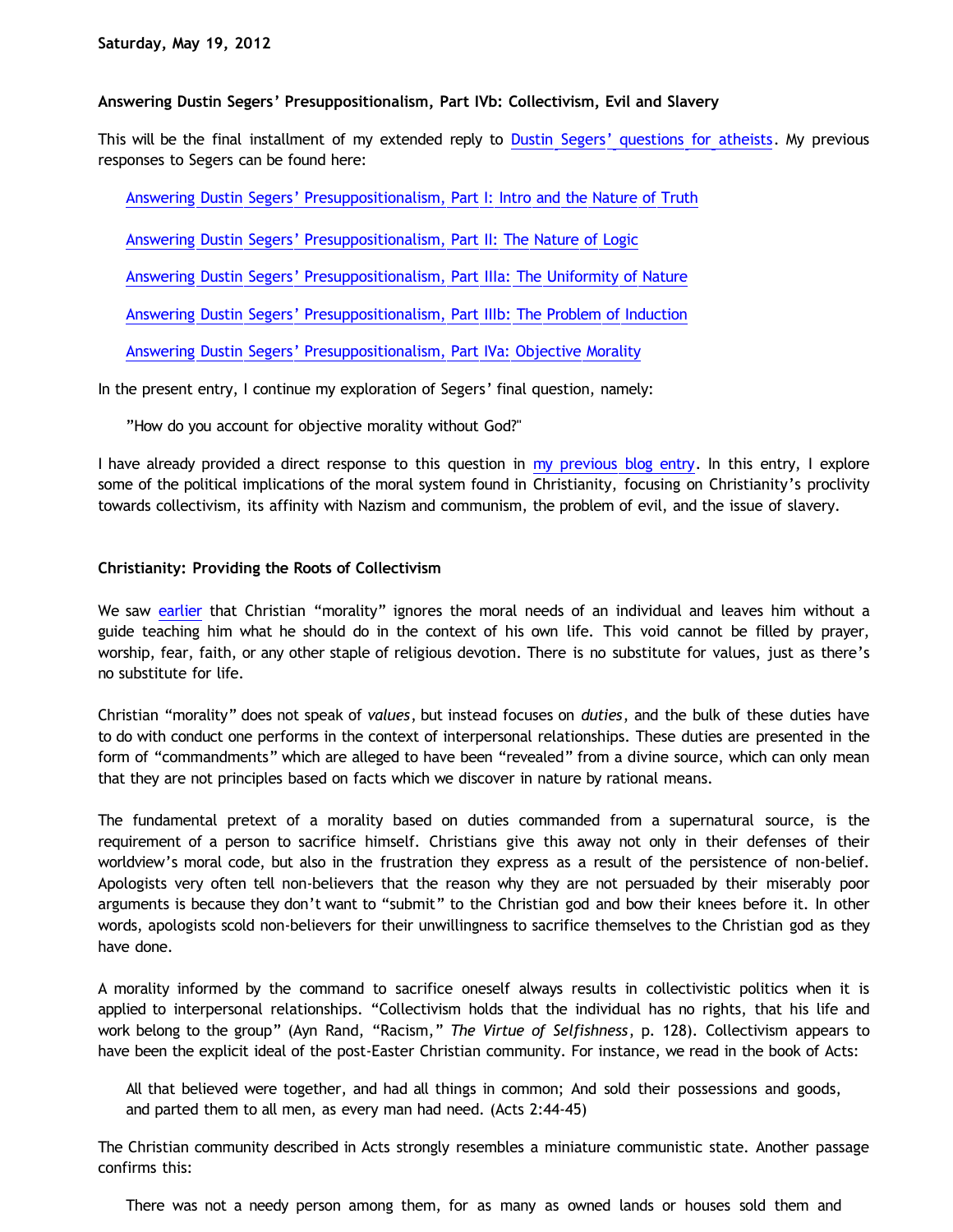brought the proceeds of what was sold. They laid it at the apostles' feet, and it was distributed to each as any had need. There was a Levite, a native of Cyprus, Joseph, to whom the apostles gave the name Barnabas (which means "son of encouragement"). He sold a field that belonged to him, then brought the money, and laid it at the apostles' feet. (Acts 4:34-37)

In fact, *failing* to lay at the "apostles' feet" *all* the money one receives for the sale of land, apparently resulted in the death penalty. In Acts 5:1-5, we read the following account:

But a certain man named Ananias, with Sapphira his wife, sold a possession, And kept back part of the price, his wife also being privy to it, and brought a certain part, and laid it at the apostles' feet. But Peter said, Ananias, why hath Satan filled thine heart to lie to the Holy Ghost, and to keep back part of the price of the land? Whiles it remained, was it not thine own? and after it was sold, was it not in thine own power? why hast thou conceived this thing in thine heart? thou hast not lied unto men, but unto God. And Ananias hearing these words fell down, and gave up the ghost: and great fear came on all them that heard these things.

From what is given in this passage, it is unclear what specifically Ananias did wrong. He "sold a possession," kept a portion of the proceeds for himself, took the rest "and laid it at the apostles' feet," and then he was accused of lying, when in fact there does not seem to be anything objectionable given in the account against this. Christians likely interpret this passage to mean that Ananias told the apostles that he was giving all of the proceeds from his sale to them, when in fact the account leaves out this detail. But even if that were the case, why does this warrant immediate death? Why was there no trial? Why was there no due process? Why is death the penalty for lying? These questions are not considered, and the outcome of the story implies that one has no right to ask such questions, or at least no right to expect such considerations. Mere accusation is sufficient to bring a person the death penalty, and by supernatural means.

If this passage is intended to indicate that lying or misleading one of "the elect" will result in instantaneous death, then it seems that today's apologists are not among "the elect." For apologists are routinely telling us that we non-believers are lying through our teeth, and thus guilty of the same crime as Ananias, on their interpretation of the story, was. But yet Ananias' fate does not befall those of us who are supposedly lying to those who posture themselves as "God's elect." Assuming the truth of the story (which is what Christians want us to do), these apologists who badger non-believers must not be among "God's elect" after all.

With all the talk of "God's mercy" and the importance of "forgiveness," it seems that stories like this suggest that our leg is being pulled.

And yet, the overt evidence of collectivism in the early Christian community is impossible to miss once it's been pointed out. Indeed, who needs to have it pointed out if he has read these passages? Individual liberty is certainly no ideal in either the Old or New Testament.

The individual is continually being overlooked on behalf of some vague something or other which is supposed to be "higher" than the individual and somehow more important. We are commanded not only to love a deity which is utterly indifferent to human values (according to Christianity's own premises, it destroys human lives all the time), but also to love our "neighbor" as ourselves (Mk. 12:31). Indeed, believers are commanded to love their enemies as well (Mt. 5:44). In each case, one's own values are not to be factors determine what or whom one loves. Love is supposed to be subject to commands, and yet anyone who has been in any kind of relationship will know that love cannot be commanded. All this recognition takes is some honesty. And yet the bible proceeds to pretend that love is subject to commands. Your neighbor might be a lying cheat who beats his kids, but the Christian god commands you to love him anyway. Your enemy is someone who wants to destroy your values – he may want to rob your belongings, kidnap your children, rape your wife, defraud your parents of their life's savings. But the Christian god commands you to love him anyway. In other words, you are expected to become as indifferent to your own values as the Christian god is.

By downplaying the importance of values to the point that they are as insignificant as dust, subjective morality always ends up destroying the individual by lumping him into some kind of *collective*. In the case of Christianity, all human beings are divided into two opposing collectives: the chosen vs. the damned, and *what an individual does* makes no difference and has no impact on which collective he belongs in.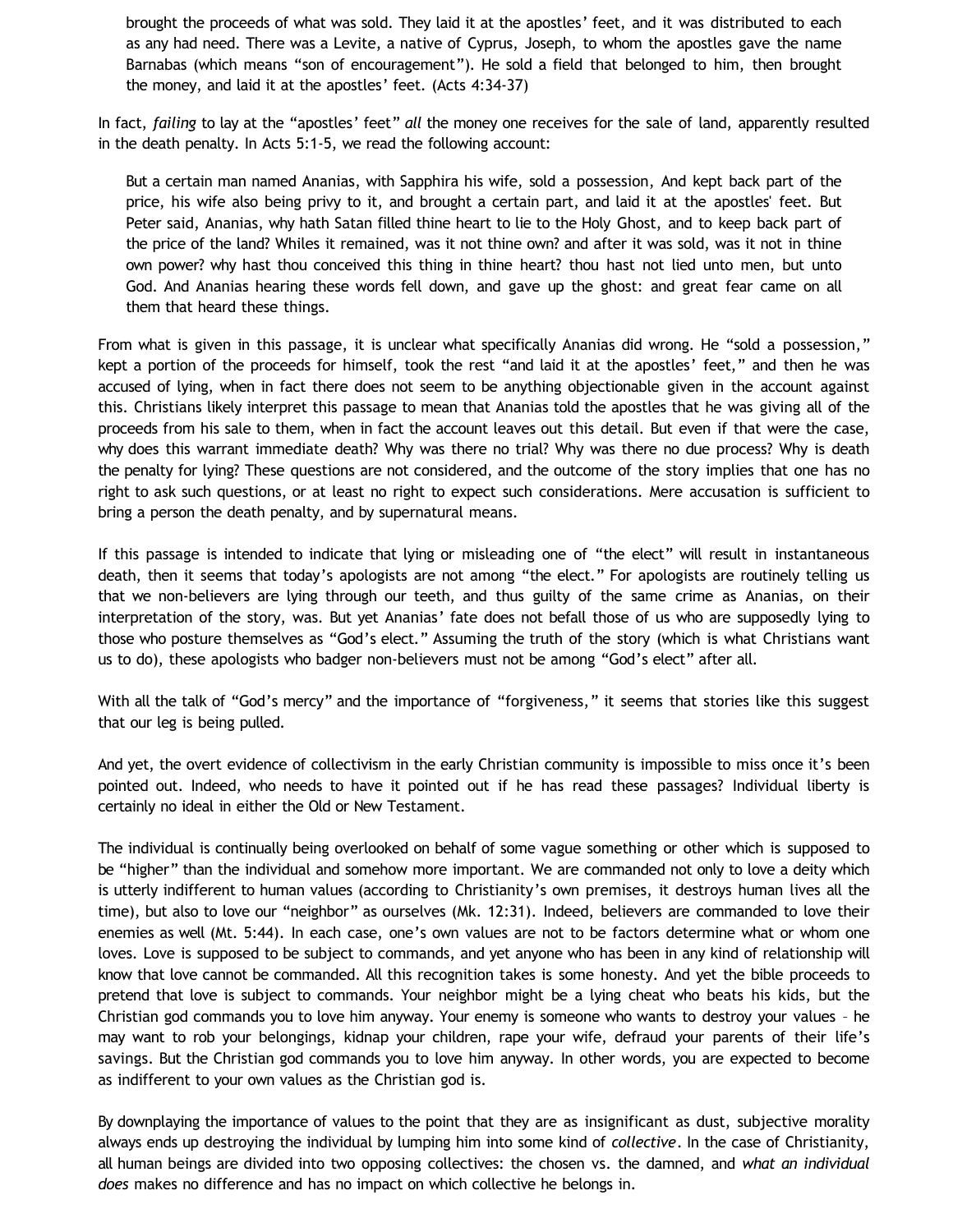Consider Segers' own statement when [Reynold hall questions him](http://fundamentally-flawed.com/pods/?p=episode&name=2011-11-12_dustinsegersandreynoldhall.mp3) on the doctrine of divine election (12:13 – 12:39):

Hall: So in other words [the Christian god] picks and chooses who goes to hell or not, correct?

Segers: That's, well no, he picks and chooses who goes to heaven, and all those who are in Adam by default get what Adam earned for his people. And all those who are in Christ get what Christ earned for his people. Either way, you get imputed, you get reckoned based upon something that you didn't do, personally, you weren't personally involved in. It just depends on who your federal head is.

That "you get reckoned based upon something that you didn't do" can only mean that your fate is not something you *earn*. According to Christianity, one can do whatever he thinks it takes to earn him a wonderful eternity, but just as Clint Eastwood's character at the end of *Unforgiven* says, "Deserved's got nothin' to do with it." According to Christianity, we do not get the end that we deserve, since our own choices and efforts account for nothing in the scheme Christians call "God's plan." Segers says that "it just depends on who your federal head is," and of course no one gets to choose this for himself or alter it by his own effort – this is all *fated* for each individual according to some "plan" which the Christian god supposedly authored long before any of us were even born. It's all been pre-determined before our existence, decided for us on the basis of who knows what, irrespective of our individual characters, irrespective of our chosen actions, in spite of our devotion to our values. An individual's values and choices have nothing to do with Christian morality. Indeed, on some interpretations of Christianity (including that preferred by presuppositionalism), the very concept of ' choice' becomes a stolen concept.

The upshot is that Christianity enshrines the notion of the *unearned*. Not only is the acceptance of the unearned a systematic necessity of the Christian paradigm (since salvation cannot be earned), the *desire* for the unearned is philosophically and psychologically encouraged by Christianity. According to the worldview endorsed by presuppositionalists like Segers, one does *not* earn his rewards or punishments; they are distributed without any justice whatsoever. And yet this whole anti-just mess is called "God's justice," mixed with its "mercy," which is supposedly a character trait that can kick in without any predictable causality to "rescue" a person from the "justice" of otherwise fating him to eternal damnation.

To compound the injustices of Christianity, keep in mind that someone had to be *killed* in order for the believer to enjoy his salvation. Indeed, with the sacrament of the Eucharist, Christians believe that they are actually consuming the *flesh* and *blood* of the person who died for them. The overt parasitism of Christian morality finds its culmination in the soteriological remedy it offers on behalf of "cleansing" and "redeeming" an individual from the depravity into which, by design of the Christian god, he was born. The murder of the righteous, according to the Christian paradigm, is what makes the good possible in man's life. And it is the Christian worldview which attracts individuals with a mindset that can call such a state of affairs "good" and "just."

Rand's analysis of the Christian doctrine of salvation has no equal:

Christ, in terms of the Christian philosophy, is the human ideal. He personifies that which men should strive to emulate. Yet, according to the Christian mythology, he died on the cross not for his own sins but for the sins of the nonideal people. In other words, a man of perfect virtue was sacrificed for men who are vicious and who are expected or supposed to accept that sacrifice. If I were a Christian, nothing could make me more indignant than that: the notion of sacrificing the ideal to the nonideal, or virtue to vice. And it is in the name of that symbol that men are asked to sacrifice themselves for their inferiors. That is precisely how the symbolism is used. (*Playboy* interviews Ayn Rand, March 1964)

So not only does Christian "morality" endorse the acceptance of the unearned, both in terms of values as well as spirit (in fact, to the point of enjoying benefit as a result of someone's murder), it essentially dispenses with a vital precondition of morality, namely an individual's *choices*. Remember that on a *rational* worldview morality is a code of values which guides an individual's *choices and actions*. When Segers says "you get reckoned based upon something that you didn't do," he's telling us that a person's choices are irrelevant to his moral standing; he's not allowed to have a choice, the crucial choices have already been made for him by a supernatural being with whom no one can reason or negotiate. This is worse than the case of a teenage girl in Morocco who was ordered by a court to marry her rapist (she later committed suicide – details can be found [here](http://english.alarabiya.net/articles/2012/03/14/200577.html)). It's worse because in the case of the girl in Morocco, this was an isolated incident and people have the ability and choice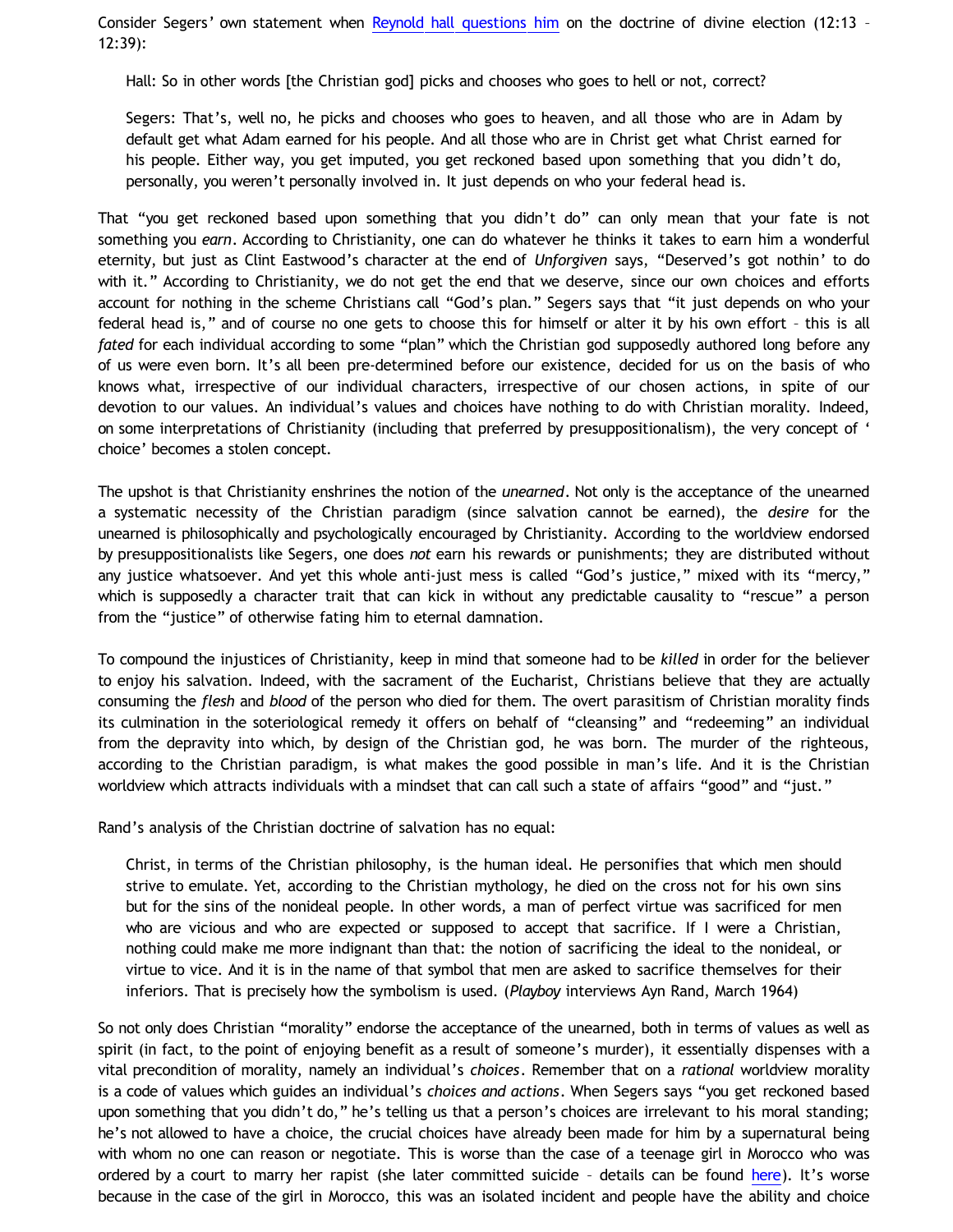to oppose such injustices and make sure they never happen again. In the case of Christianity, it is not an isolated case, since it applies universally to everyone, and no one has the ability to do anything about it. There' s no room for justice whatsoever when the Christian god is in the room, and he's always in the room according to Christianity.

Clearly, then, an ethic which grants moral validity to selfishness is going to be condemned by Christians. Along with *self* comes the self's *choices*, the self's *values*, the self's *mind*, including his moral judgment, and all of these are intolerable phenomena given Christianity's anti-selfish policies. An individual's mind is prohibited by Christianity, because having a mind means evaluating what it is expected to accept as knowledge, and that's a no-no. Acting to protect and preserve one's own values means he expects a universe where justice is possible; but on Christianity's premises, no justice is possible. One could act in the interest of his values, including his loved ones – e.g., his spouse, his children, his family members and friends – and such efforts are as "filthy rags " according to the Christian god (cf. Isaiah 64:6). The Christian god is utterly indifferent to human values, and the teachings of the bible make clear that human beings are also expected to be utterly indifferent to their own values.

When asked what he meant by 'selfishness', one Christian replied:

Selfishness is being consumed with one's own welfare without any concern for the well-being of others. For instance, eating to satisfy hunger would not be considered as something selfish unless you have no regard for those who have nothing to eat. A selfish person would have no concern for others even though he may have the ability to alleviate his neighbor's needs.

This last statement ("A selfish person would have no concern for others even though he may have the ability to alleviate his neighbor's needs") reminded me of the Christian god. We are told that it is all-powerful and all-loving, and we're also told that it is wrong to show no concern for others even though one may have the ability to alleviate the needs of others, in effect to allowing willingly all their needs to go unmet. Since the Christian god is supposed to be all-powerful, it would follow that it has the ability to alleviate the needs of others. Oft-cited examples of children starving in Africa and Asia come to mind. Certainly Christian believers believe that their god could fill their stomachs, and doing so would not cost it anything. It could simply wish that these starving parties had an abundance of food, plenty to meet their needs, and doing so would not result in any deprivation on the part of the Christian god itself. But like the selfish person which the anti-self Christian condemns, the Christian god shows no "concern for the well-being of others" in such cases.

Now, consider what has been stated by this Christian. It is not selfish for me to eat to satisfy my hunger, *unless* I do so and "have no regard for those who have nothing to eat." So if I eat, but "have regard for those who have nothing to eat," somehow this is okay, it's not selfish, it's morally acceptable. It's unclear why, for merely "hav[ing] regard for people who have nothing to eat" results in no material difference and has only a psychological effect on the person performing the act in question (in this case, eating). The situation for those who have nothing to eat remains unaffected either way: if I eat without having regard for people who have nothing to eat, they do not as a result of my eating consequently have something to eat. If I eat while regarding such people, I still fill my own belly and theirs remain empty. So why is this an essential difference? Perhaps we' re supposed to feel guilt for having food while knowing that others do not. But I have no such guilt. My feeling guilty won't change any facts, just as "having regard" for those who have nothing to eat will do nothing to put food on their plates. Moreover, since I have earned my values, I have full right to them, regardless of who might disapprove, and I do not accept unearned guilt. Let the Christian, who desires the unearned, accept his unearned guilt.

Also, why isn't it selfish for me to eat? Who benefits from the action I perform when I feed myself? Does my neighbor who lives across the street from me benefit from this? Does someone in Swaziland benefit from this? Does someone in Paraguay benefit from this? It seems not in all three cases. Indeed, *I* benefit from this action, and I benefit *directly* from it. In other words, my *self* benefits from my own action, and no one else seems to. So why isn't the mere act of eating selfish in nature? Christians who condemn selfishness will of course not allow such actions to be categorized as selfish actions, since they themselves perform this action all the time, and they don't want to think of themselves as behaving selfishly, even though they are the ones peddling unearned guilt. The performative inconsistencies exhibited by the Christian walk seem to have no limit.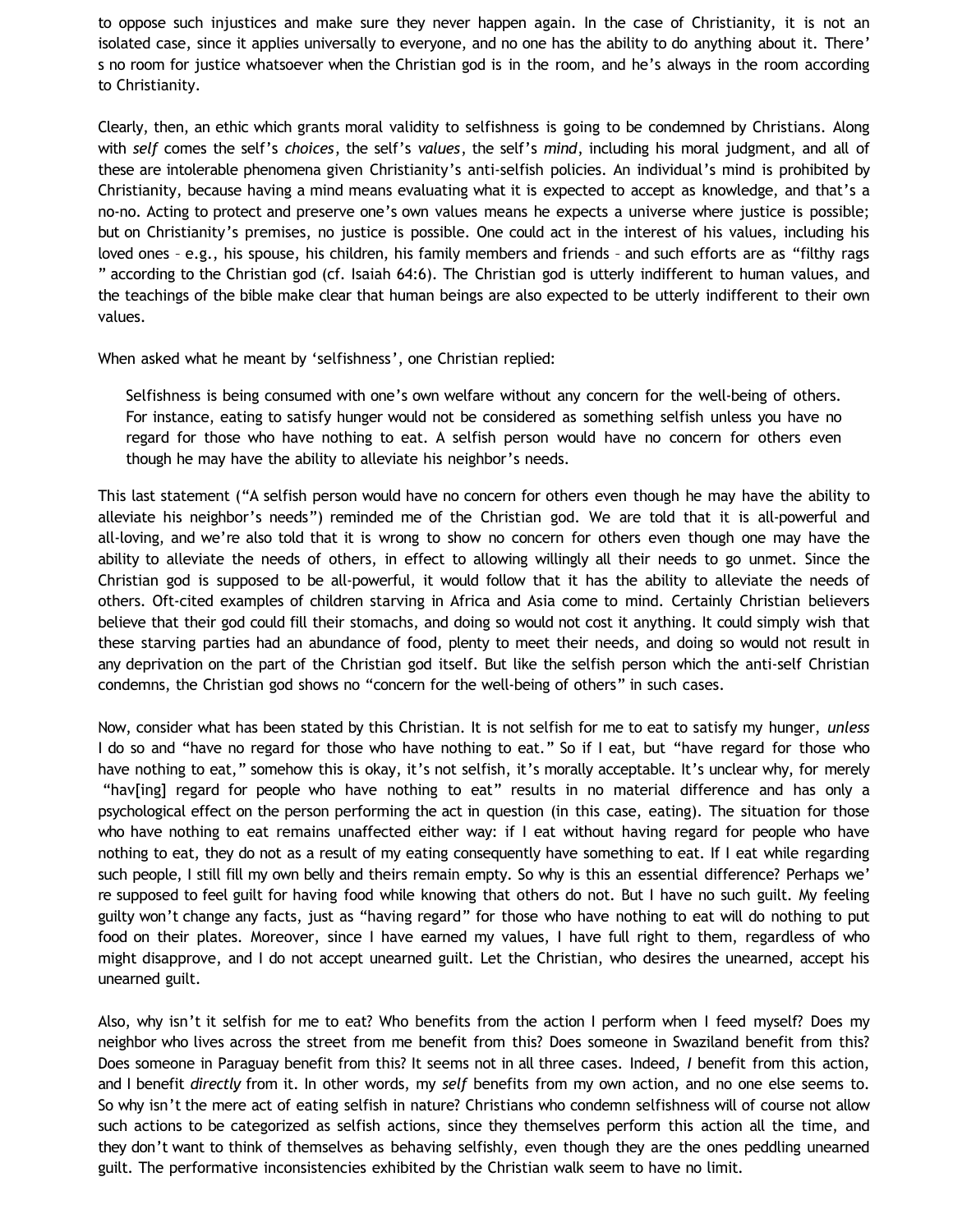Selfishness is often characterized as acting to gain at someone else's expense. But in fact, such behavior is a type of *selflessness*, since it is the mark of a secondhander and in fact it requires that others sacrifice their values. Rationally selfish individuals interact with each other on the basis of the trader principle. The dictum " my best effort in exchange for yours" accurately encapsulates this principle. By contrast, the ethics of self-sacrifice is the ethics of the secondhander, the parasite, the schmoo, someone who refuses to earn his values by his own effort and seeks to leach off others, often by shaming them into sacrifice. Anyone who insists that you refrain from being selfish very well may be out to collect from your self-sacrifices. Self-sacrifice and acting to gain at someone else's expense, then, are two sides of the same coin: neither can obtain without the other, unless of course one resorts to the initiation of force. And of course, we find no commandment in the bible against initiating the use of force against others. (For further reading on this point, see my blog [Hitler vs.](http://bahnsenburner.blogspot.com/2006/04/hitler-vs-mother-theresa-antithesis-or.html) [Mother Theresa: Antithesis or Symbiosis?](http://bahnsenburner.blogspot.com/2006/04/hitler-vs-mother-theresa-antithesis-or.html))

#### **Nazism**

Christian apologists frequently cite Nazi Germany as the kind of society one can expect if atheism becomes the popular norm. Of course, such claims ignore the fact that atheism per se is not a worldview or philosophical system; that one is an atheist tells us nothing about the worldview that he has adopted, other than that it is not theistic in nature. Atheism is nothing more than the absence of theism in a human being and as such implies no particular moral system or social theory. Atheism is not a conceptual structure in and of itself; that one is an atheist does not excuse him from the need for a philosophy or worldview. Given this it would be completely wrongheaded to blame atheism for the injustices of a political system. In order to identify the causes of a political system's injustices, one must look at the philosophical content of that political system, including not only the moral framework on which it depends, but also its view of reality (metaphysics) and its understanding of knowledge and the methods by which knowledge is acquired and validated (epistemology). We should not be surprised to discover significant if not fundamental similarities between the worldview of the Nazis and that of Christianity.

For example, like Christianity, the social theory of Nazism denies the individual's right to exist for his own sake. Just as Abraham was expected to be willing to sacrifice his own son when commanded, the individual living under the Nazis was to be willing to sacrifice himself and all his values at the command of der Führer. Religious thinkers have ignored such parallels, hoping they won't be discovered, since they represent a movement which is actually competing for the same hegemony for which they excoriate the Nazis. The Nazis simply replaced religion's "God" with "der Führer," and jealous religionists want it back. The tendency of religionists to react against Nazism as though atheistic influences (such as that represented by Nietzsche) were the root cause of their unjust system, causes them to miss the true nature of the evil inherent in any form of collecitivism and consequently misidentify its philosophical causes.

Peikoff offers the following case in point:

Religious writers often claim that the cause of Nazism is the secularism or the scientific spirit of the modern world. This evades the facts that the Germans at the time, especially in Prussia, were one of the most religious peoples in Western Europe; that the Weimar Republic was a hotbed of mystic cults, of which Nazism was one; and that Germany's largest and most devout religious group, the Lutherans, counted themselves among Hitler's staunchest followers. (*The Ominous Parallels*, p. 20)

Christians who are confronted with the facts noted here often try to downplay the religiosity of the German people as a contributing factor to the rise of Nazism and focus on ready scapegoats outside the flock. Christian apologist Dinesh D'Souza offers himself as an example of this. When giving his explanation of the rise of Nazism in Germany, he writes:

During the period of his ascent to power, he needed the support of the German people  $-$  mostly Christian, mostly Lutheran — and he occasionally used boilerplate rhetoric such as "I am doing the Lord' s work" to try and secure this. ([Answering Atheist's Arguments](http://catholiceducation.org/articles/apologetics/ap0214.htm))

Immediately after saying this D'Souza goes on to link Hitler to Nietzsche, which is a common apologetic tactic. In order to get the heat off his religion, D'Souza needs to imply that the massive Lutheran population of Germany were ignoramuses and dolts for falling for Hitler's opportunistic rhetoric. Somehow millions of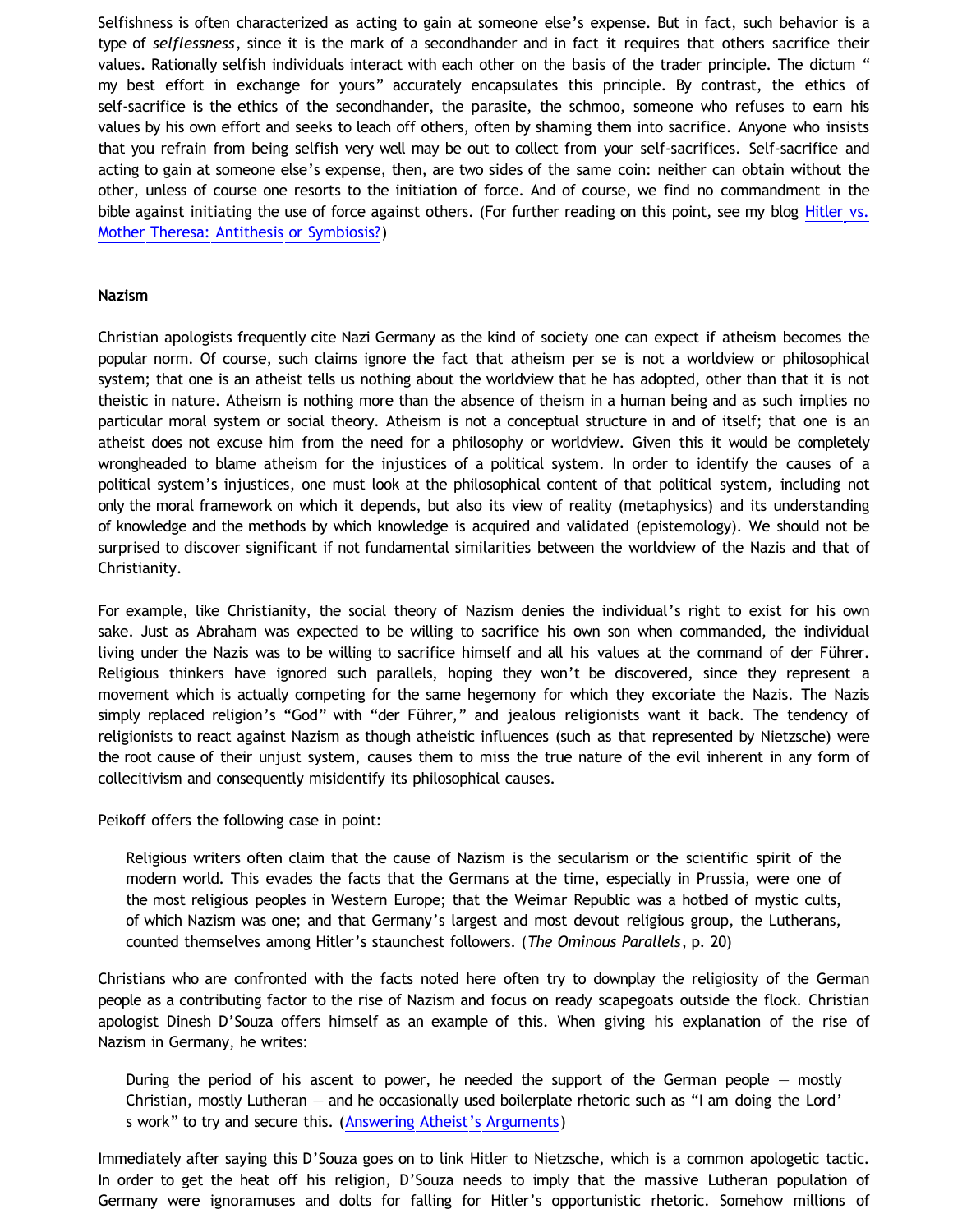Germans who supported Hitler believed him when he claimed to be "doing the Lord's work" in inciting the ire of the German populace against their Jewish neighbors. Instead of considering whether or not Hitler's anti-semitism and statist views resonated with the German Lutherans, D'Souza prefers to focus blame on a single individual who had died decades earlier. But is that really accurate? Was infatuation with Nietzsche's ideas the fundamental culprit in the rise of Nazism? Peikoff provides some well-needed balance on this matter:

There was Friedrich Nietzsche, the prophet of the superman and of the will to power, who was acclaimed by Hitler as one of his precursors. The extent of Nietzsche's actual influence in regard to the rise of Nazism is debatable. He is antistatis, antiracist, and in many respects a defender of the individual. Nevertheless, he is a fervid romanticist, who revels in the post-Kantian anti-reason orgy, and there is much in his disjointed, aphoristic writings that the Nazis were able to quote with relish. A view of the universe as a realm of clashing wills, ceaseless strife, and violent conflict; a glorification of cruelty and conquest, of "the magnificent *blond brute*, avidly rampant for spoil and victory; the view that a few superbeings, "beyond good and evil," have the right to enslave the inferior masses for their own higher purposes – this is part of the Nietzschean legacy, as interpreted (with some justification) by the Nazis. (*The Ominous Parallels*, pp. 42-43)

So to the extent that Nietzsche was influential, it was not his atheism per se which inspired the Nazis, but certain elements in his views which can only be characterized as analogous to several of Christianity's staple doctrines. The very idea of a "will to power" already conjures the imagery of theism, with its all-powerful will creating the universe *ex nihilo* and directing human history according to some master "plan." At minimum the Nietzschean idea shares with Christianity the premise of the primacy of consciousness. Also, the idea of a " universe a realm of clashing wills" echoes the New Testament view that the world is a battleground in a constant war between supernatural consciousnesses. The motif of "violent conflict" is present throughout the Old and New Testaments. War and weapons of war, if not cruelty itself, are glorified in the Christian bible. According to Matthew 10:34, Jesus told his followers "Think not that I am come to send peace on earth: I came not to send peace, but a sword." Paul wrote to his church followers with the imagery of war, indicating that believers are to think of themselves as constantly engaged in a battle to the death. In II Corinthians 10:4, Paul writes "For the weapons of our warfare are not carnal, but mighty through God to the pulling down of strong holds." A great final conflict is forecasted throughout the New Testament, most notably in the final book Revelation, which speaks of a horseman "called Faithful and True, and in righteousness he doth judge and make war." Indeed, Revelation tells us that there was a war in heaven of all places (cf. Rev. 12:7). And of course, throughout all these references to war, the war which believers are expected to imagine is between the Christian god and its angels on the one hand, and Satan and all his devils, demons and unclean spirits on the other, and this war is supposed to culminate in one final conflict with victory going to the Christian god. So it seems that it was Nietzsche's *borrowings* from Christianity which positively influenced the Nazis, to the extent that he influenced them.

Apologists might react to this, pointing out that Nietzsche's Übermensch is someone who seeks to gain at his victims' expense. But while the Nazi notion of "untermenschen" did not originate with Nietzsche, Christianity itself enshrines the idea of gaining at someone else's expense in the believer's worshipful devotion to Jesus, who had to die for the believer to gain salvation. If the Christian did not believe that Jesus died in order to make his salvation possible, would he still worship Jesus? The Christian is not worshipping the billions of other men who have lived throughout history but did not die for his sake.

At any rate, there is much in Nazism that cannot be accounted for by pointing to Nietzsche, regardless of the insurmountable philosophical problems which riddle his worldview. The Nazis are distinguished from other forms of totalitarianism by their anti-Semitism. Nietzsche is well-known for his unflinching stance against anti-Semitism, [writing that he would prefer](http://infolab.stanford.edu/~gary/quotes) to have "all anti-Semites shot." Needless to say, this is hard to square with Nazism. But if we go back to the Lutherans for a moment, we can find a source native to this faction of Christianity which is notorious for its hatred of Jewry. Lutheranism takes its name after Martin Luther (1483-1546), a seminal figure in the Protestant Reformation. While many inconsistencies in Luther's views of the Jews can be cited, his more impassioned statements about the Jews tend decisively toward bitterness and resentment. True to the collectivist mindset which the Christian worldview fosters in its adherents, Luther seemed to take delight in painting with a very broad brush indeed. In fact, [Wikipedia](http://www.blogger.com/) has a separate article on [Martin Luther and antisemitism](http://en.wikipedia.org/wiki/Martin_Luther_and_antisemitism). Luther titled one of his books *On the Jews and Their Lies*. The article describes the book, with quotes, as follows: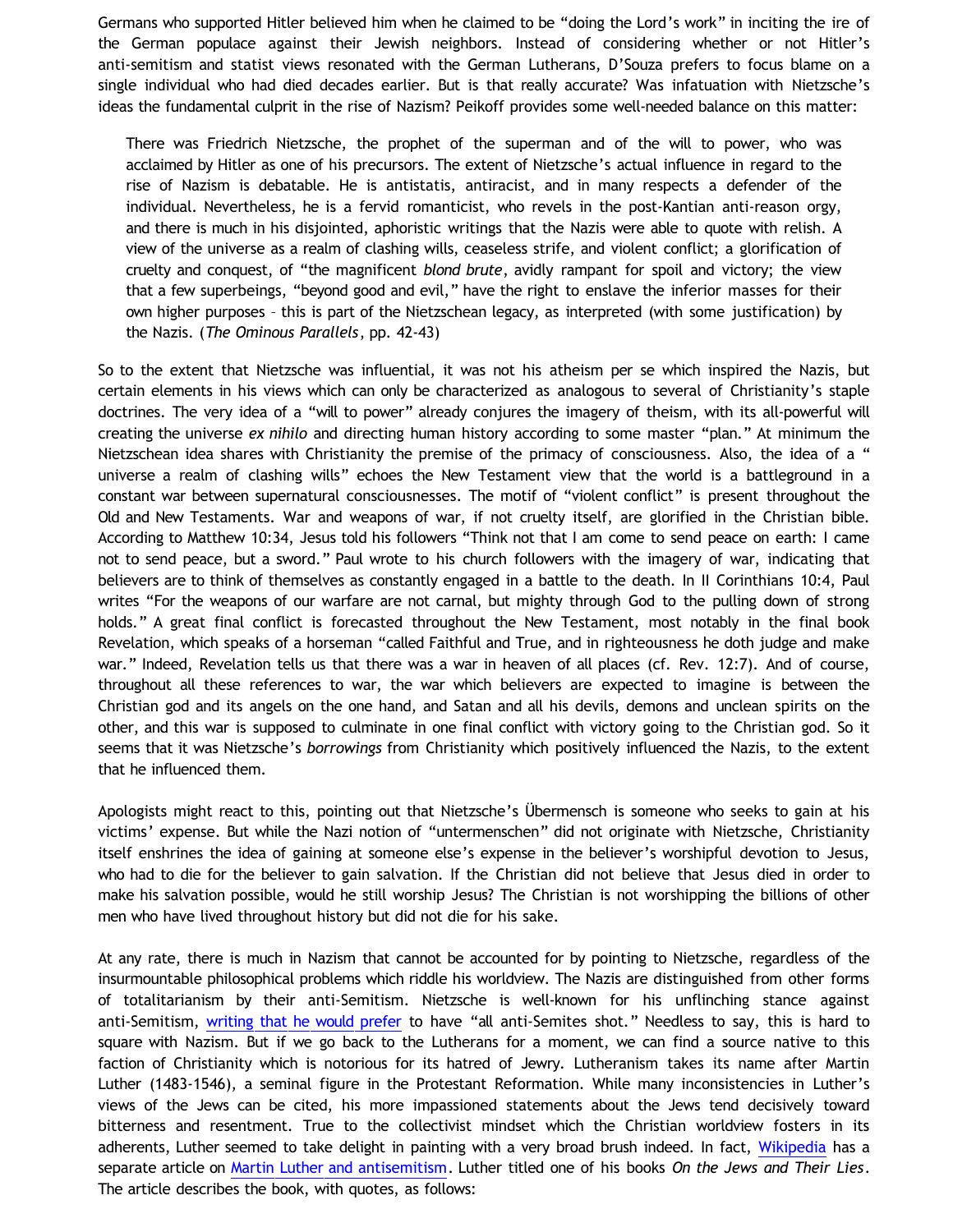In 1543 Luther published *On the Jews and Their Lies* in which he says that the Jews are a "base, whoring people, that is, no people of God, and their boast of lineage, circumcision, and law must be accounted as filth." They are full of the "devil's feces ... which they wallow in like swine." The synagogue was a "defiled bride, yes, an incorrigible whore and an evil slut ..." He argues that their synagogues and schools be set on fire, their prayer books destroyed, rabbis forbidden to preach, homes razed, and property and money confiscated. They should be shown no mercy or kindness, afforded no legal protection, and these "poisonous envenomed worms" should be drafted into forced labor or expelled for all time. He also seems to advocate their murder, writing "[w]e are at fault in not slaying them".

This was some four hundred years before Nazism in Germany, and in those four hundred years Luther's followers amassed a huge population in Germany. Someone growing up in the Lutheran church of Germany, being indoctrinated as religion does to believe what he is told by the authorities he is taught to respect, would likely have a most negative impression of individuals who happen to be Jewish if he were taught what Luther had to say in his book. Given the anti-Semitic undercurrent native to Lutheranism, it seems unlikely that the huge population of Lutherans in German were swayed by superficial rhetorical devices of a frothing politician who also happened to be viciously anti-Semitic.

But anti-Semitism was not the sole factor in priming the German culture for the rise of Nazism. Indeed, factors which are far more fundamental to the Christian worldview were necessary for Nazism to establish itself, as Peikoff explains:

Christianity prepared the ground. It paved the way for modern totalitarianism by entrenching three fundamentals in the Western mind: in metaphysics, the worship of the supernatural; in epistemology, the reliance on faith; as a consequence, in ethics: the reverence for self-sacrifice. (*The Ominous Parallels*, pp. 71-72)

While Christianity alone may not have been the sole factor in giving rise to Nazism (indeed, the cultures of many other nations have been heavily influenced by Christianity, and they did not turn to Nazism), the philosophical fundamentals found in Christianity are certainly a vital precondition for an anti-human movement such as Nazism.

If Hitler was not legitimately a Christian, he was doing precisely what presuppositionalists accuse non-Christians of doing, namely *borrowing from the Christian worldview*.

#### **Communism**

But what about the Soviet Union? Wasn't the Soviet Union atheistic? Didn't the communism of the Soviet Union reject Christianity outright, and if so, couldn't it be said that the Soviets' pogroms which resulted in the murder of millions of human beings result because of a rejection of Christianity?

Christians in the west, particularly during the Cold War, essentially assumed precisely this, that the totalitarianism of Soviet communism was a result of the anti-Christian godlessness enacted throughout the Soviet Union as a state policy. In fact, however, this kind of thinking is extremely shallow and superficial, and results from an unwillingness to look at the history of Russia and identify the true causes of the rise of communism under the Soviets. Christian reactionaries seem to be unaware of the fact that Russia was " Christianized" in the year 988 under Prince Vladimir I, who, according to chronicles of the period, preferred Christianity over Islam, partly because the latter disallowed alcohol and the former did not. As a result, Orthodox Christianity was established as the state religion by dictatorial fiat and remained so until the early 20th century. The influence of Christianity on the soil of Russian culture cannot be underestimated, especially in preparing the people of the land for what was to come. Christianity had already entrenched within the average Russian psyche the acceptance of dictatorship, anti-reason, anti-selfishness, sacrifice to "something higher," and fatalism, without all of which communism could never take root.

When Christians in the 1980s called the Soviet Union "the evil empire," they lacked the philosophical foundations necessary to make such a pronouncement with rational conviction. What they proposed as an alternative to communism is simply a religious version of the same thing: totalitarianism by a different name.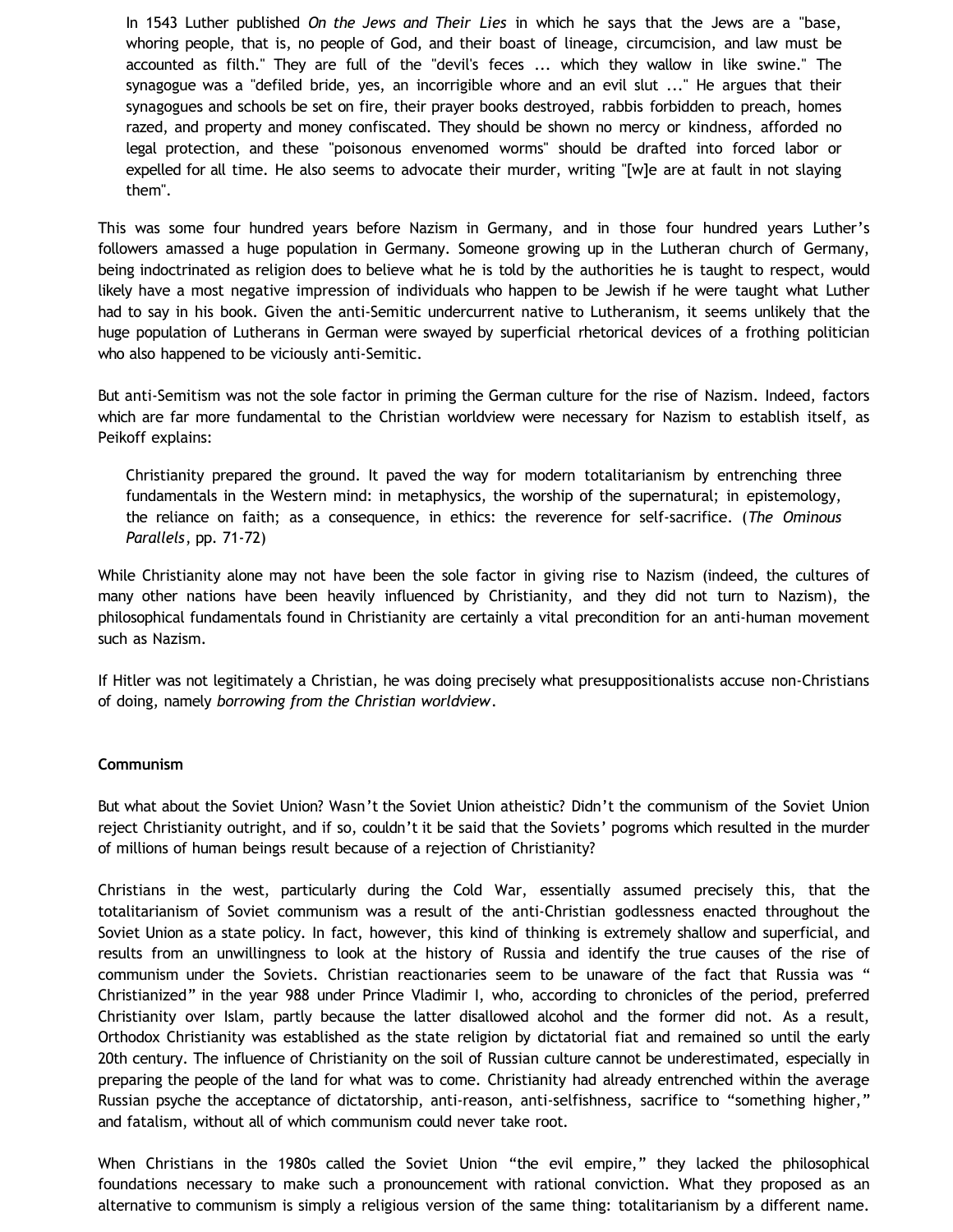Let's not forget that Christianity involves worship of a "king," a figure of leadership who by his mere say so being and end wars, create laws, make wrongs right and rights wrong, and steer the course of a culture into a proverbial ditch. Christianity's enshrinement of a king means that Christianity has no consistent basis from which one can oppose and repudiate dictatorship. It also means that having a dictator is in fact the desired ideal, which is precisely why Roman Catholicism, the largest and most influential Christian church throughout history, has a pope, who is supposed to be Christ's living representative on earth. Two mutually opposed warring factions competing for souls to serve either a dictator in heaven or a dictator on earth, both assume the moral validity of the notion of dictatorship. So on this fundamental communism and Christianity are joined at the hip.

### **The Problem of Evil**

I have already discussed the presuppositionalist attempt to quell the problem of evil in my blog [Christianity's](http://bahnsenburner.blogspot.com/2011/12/christianitys-sanction-of-evil.html) [Sanction of Evil](http://bahnsenburner.blogspot.com/2011/12/christianitys-sanction-of-evil.html). In that entry I examined Greg Bahnsen's "solution" to the problem of evil, which takes shape in the claim that "God has a morally sufficient reason for the evil which exists" (*Always Ready*, p. 172). Bahnsen never identifies what this allegedly "morally sufficient reason for the evil which exists" might be, and he never explains how he could possibly know that whatever "reason" the Christian god has for evil, could be " morally sufficient." Bahnsen seems to offer us an evaluation that lacks the benefit of knowing what he's talking about. Had Bahnsen known what this allegedly "morally sufficient reason for the evil which exists" is, it's doubtful that he would have failed to present it. If he knew what it was but nonetheless withheld it from his readers anyway, one might get the suspicion that he was hiding it for fear that his evaluation that it is "morally sufficient" might be full of holes. Indeed, if Bahnsen knew what this reason for evil which he calls "morally sufficient" is, it's hard to explain why he proceeds to say "We can find it very hard to have faith in God and trust His goodness and power *when we are not given the reason* why bad things happen to us and others" (Ibid., p. 173; italics original).

Even more fundamental is the profoundly problematic fact that Bahnsen never makes any attempt to establish the validity of the notion of a "morally sufficient reason for the evil which exists." There may be reasons why a person commits evil; evil-doers throughout history have left many evidences indicating the motives for their evil deeds. But the evaluation that these motives are "morally sufficient" is a different matter altogether. Of course, what is good? What is evil?

All that which is proper to the life of a rational being is the good; all that which destroys it is the evil. (Ayn Rand, "Galt's Speech," *For the New Intellectual*, p. 122)

What can possibly justify any action which destroys the life of a rational being? What can possibly justify evil? Bahnsen wants to say that wrestling with these questions is a psychological problem, not a philosophical issue. For Bahnsen, there is no conflict here, not because there is on the basis of an *objective* morality a "morally sufficient reason" for allowing, committing or "ordaining" evil, but because on Bahnsen's view evil is not something which the good will always oppose. Evil is allowable, if the end justifies it. Bahnsen's view essentially reduces to the view that the ends justify the means. That is precisely what is meant by the notion of a "morally sufficient reason for the evil which exists."

In a sense (but not in the sense he intends), Bahnsen is partly right: there is a deep psychological problem here. Psychological conflict results when a mind attempts to integrate a contradiction. And the problem of evil uncovers a grave moral contradiction within Christianity. But the problem is not so much the fact that Christianity cannot overcome the problem *of* evil (it can't; but we know that Christianity is false anyway), but that Christian believers are essentially persons who have no problem *with* evil, for they must ultimately believe that evil is, in the final analysis, morally justifiable. For those who love life and are devoted to their values, that would be a huge if not debilitating problem.

Christian apologist Sye Ten Bruggencate has stated (as I point out in [this blog entry](http://bahnsenburner.blogspot.com/2011/12/christianitys-sanction-of-evil.html)) that the "commission" of evil is *not* morally justifiable, but the "ordination" of evil *is* morally justifiable. Of course, it's unclear why " ordaining" evil is not itself an evil act and thus a species of "commission" of evil; Bruggencate never explained this (which is not surprising). Also, since by "ordaining" evil Bruggencate has in mind an activity which he imagines his god has performed in setting up the course of human history, it's clear that no non-divine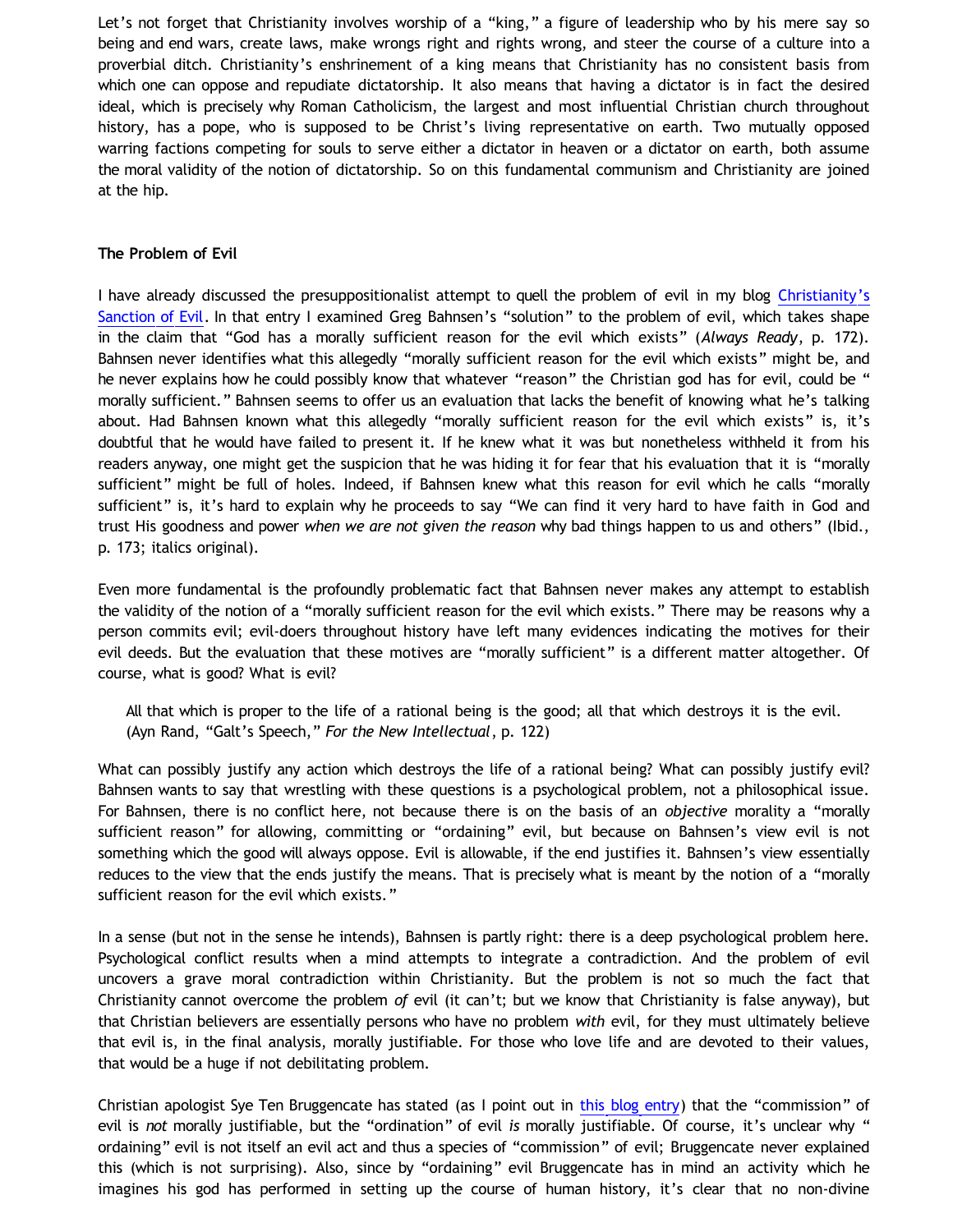individual could "commit" evil without first being "ordained" to do so. In Christianity, the "ordaining" must come first, since this action informs the substance of "God's plan." So when "God" has "planned" abortions to happen in human history, it "ordained" this evil to happen, and only because this evil has been "ordained" by " God," can human agents proceed to "commit" this evil action. Given that human beings on Christianity are essentially reduced to puppets performing actions that their puppeteer has them perform, it's perplexing to contemplate why those who are doing what they've been "ordained" to do are guilty of "committing" evil, when in fact they could do only what they've been "ordained" to do in the first place.

What's ironic is that, even though presuppositionalists are likely to raise these questions, we should not expect clear answers to them from presuppositionalists since their worldview – while pretending to be for the good and against the evil – is systematically confused on their meanings and its stance in regard to both. According to Objectivism, evil is never morally justifiable. But according to Christianity, it's hard to see how the Christian could consistently hold that evil is never morally justifiable.

#### **Slavery**

How about slavery? Segers has gone on the record affirming the view that the practice of slavery is in fact *biblical*.

Yes, that's right.

Indeed, it's good to see a Christian come out into the light and openly acknowledge that slavery is neither anti-biblical nor anti-Christian.

In a [discussion which I had with Segers back in 2006](http://katholon.com/ContraDusman0106.htm), he explicitly affirmed biblical Christianity's endorsement of the practice of slavery. In that discussion I quoted another Christian who, participating under the moniker " TreyFrog," wrote:

slavery is perfectly biblical--always has been, always will be until Christ comes again and sets up a society that is free of all work, hardship, suffering, and servitude of any kind.

Did you get that? "Slavery is perfectly biblical – always has been, always will be." When I asked Segers to weigh in on this, Segers responded:

Yes, slavery is biblical and I'd agree with my BLACK friend TreyFrog. OT/NT believers owned slaves and were slaves, the Mosaic law legislated slavery and and the NT gives principles of ownership re: slaves, slaves were instructed to submit to their masters in the OT  $\&$  NT, both freedom and slavery could be considered a blessing, and some form of slavery will continue till the end of time. Slavery is considered to be neither "here nor there" by the Apostle Paul and is a recognized social institution in the NT. What is condemned as sin in the OT, and especially in the NT is the mistreatment of slaves. I've written a fairly detailed paper on biblical slavery demonstrating that it was not considered sin in either the OT or NT eras yet I also demonstrate that it would be sin to practice it in the modern USA. More later if you're interested.

Segers says that "slavery could be considered a blessing," but does not indicate who might do this. Perhaps Segers thinks that slaves might consider their enslavement a blessing, but I'm guessing that many slaves have never considered the injustice of their situation "a blessing." Of course, even if someone does think of slavery as "a blessing," this would not justify the institution of slavery. But the apologist is not concerned with this.

Moreover, while Segers says "slavery could be considered a blessing," he then tells us that "slavery is considered to be neither 'here nor there' by the Apostle Paul." So apparently blessings for the apostle are " neither 'here nor there'."

Segers is quick to tell us that although the bible does not condemn the institution of slavery, it condemns "as sin… the mistreatment of slaves." But clearly this condemnation could not be borne on the premise that the individual has a right to exist for his own sake (or any rights, for that matter), for if the bible's condemnation of the mistreatment of slaves were a matter of individual rights, how would one reconcile this with the glaringly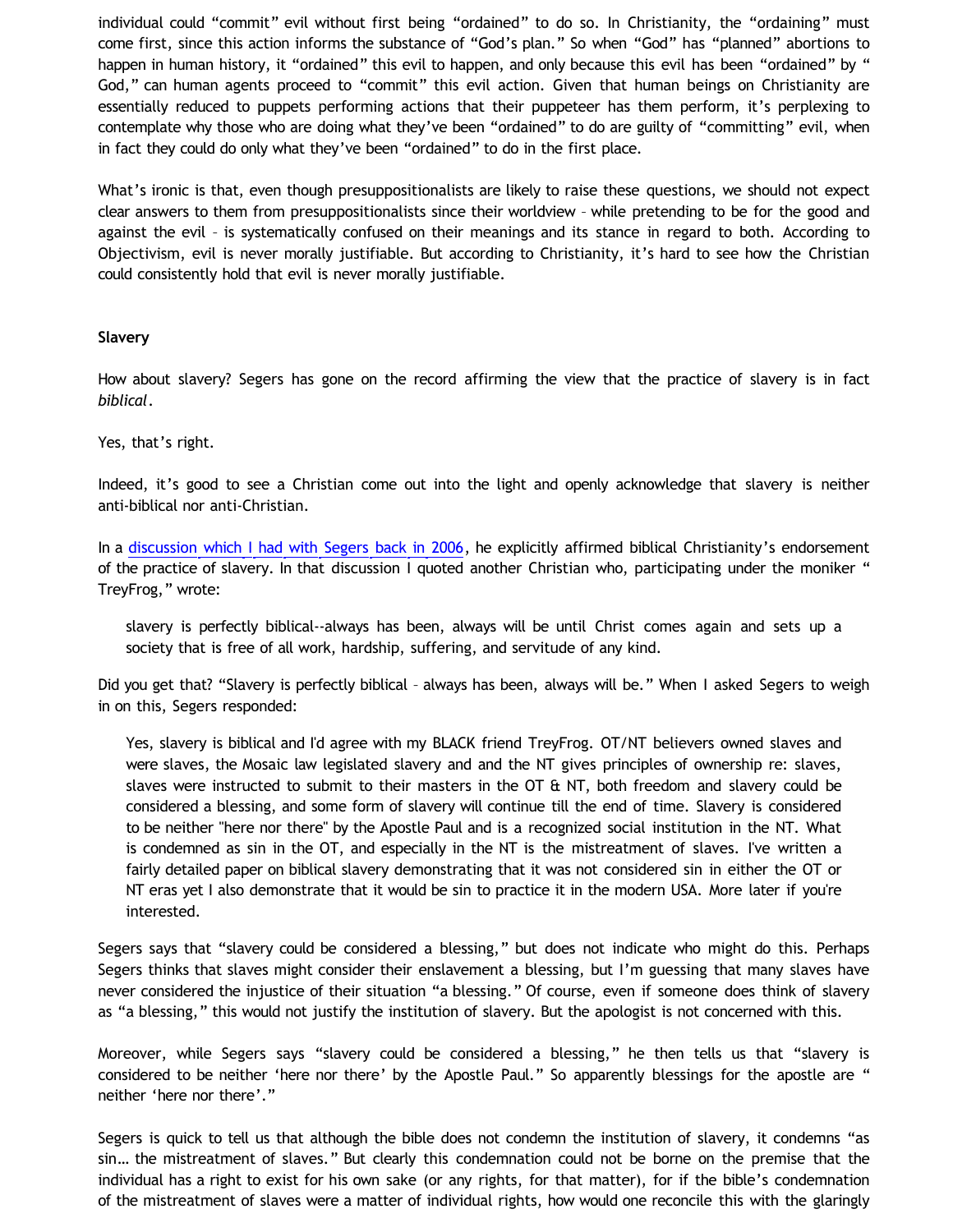rights-denying approval of slavery as an institution? Essentially the biblical worldview's position is: "You can deny individuals the right to exist for their own sake (since they don't have rights to begin with), but just don't 'mistreat' them." With all it's "thou shalt nots" which Christianity throws in the believer's face, prohibition of slavery is curiously not among them. But this is no accident. The bible's endorsement of slavery, whether implicit or overt, is a logical consequence of the failure of the bible and the worldview it promotes to affirm and defend the doctrine of individual rights.

Some apologists have openly acknowledged this fact. For instance, in a paper responding to Anton Thorn which is no longer available on the internet (so far as I can tell), Christian apologist Robert Turkel (aka "J.P. Holding") wrote:

.The idea of *individual* rights is a byproduct of modern *individualism*, a way of thinking that has only emerged in the last hundred or so years (with the Industrian Revolution) and only in Western nations. The ancients, and most of the world today, does [sic] not speak of "individual rights" but of group obligations. Thus there is no "right" to do anything. This is not in the Bible itself since it is a given in their cultural background… ([In There be Thorns](http://www.tektonics.org/thorny.html))

The concept of man's individual rights developed in the west thanks in part to the Renaissance and especially to the Age of Reason, which gave rise to the Industrial Revolution and culminated in the Declaration of Independence and the founding of the United States of America. But this concept developed slowly and imperfectly, primarily due to the fact that there was no consistent philosophical defense of the idea. The west had to go through a period of emancipation from the church in order for the idea to see the light of day in the first place, for, as Turkel acknowledges, the idea of individual rights is not something we learn about in the Christian bible. Indeed, that an individual has "no 'right' to do anything" is such a "given" in the "cultural background" of the bible, that it need not be stated explicitly.

It's alarming how easy Christians living in the west find this to dismiss. Segers states over and over in his discussion with [Reynold Hall on a Fundamentally Flawed podcast,](http://fundamentally-flawed.com/pods/?p=episode&name=2011-11-12_dustinsegersandreynoldhall.mp3) that somehow "slavery becomes a moot point" as a result of "the Christian ethic." Hall asked Segers (29:46):

Where exactly in the bible does God, does Christ outlaw sl…, does Christ basically forbid or outlaw slavery then?

Segers answered Hall, saying (29:52 – 30:10):

He doesn't. That's my point. My point is not that Christ didn't come to be a social revolutionary. He came to change the people's hearts by the grace of God, and when that happens and people realize we' re all created in the image of God, slavery becomes a moot point. And that's exactly what happened amongst Christian slaves according to church history.

Notice that Segers does not specify what exactly "happened amongst Christian slaves according to church history." He says that "slavery becomes a moot point," and that's what "happened amongst Christian slaves." He does not say that slaves were liberated from their shackles as a result of Christian teaching. If this were the historical record, no doubt Segers would hasten to emphasize this. Rather, what he seems to be saying is that Christian slaves continued in their servitude, but their worldview taught them to just accept their station in life, since this is something that's been decided for them by a divine mind, and to desire freedom is to ignore the "blessing" which some people consider slavery to be.

If Segers is trying to imply that the institution of slavery has been rejected at certain points in history as a result of one-by-one heart-changing by Christian doctrine, which teaches that "slavery becomes a moot point," as opposed to social revolution, he's wrong. As Segers has made clear, Christianity condones and endorses slavery rather than condemning and prohibiting it, so believers living in a society in which slavery was an legal institution had no religious reason to abstain from slavery. Moreover, imagining oneself to have been "created in the image of God" is hardly a basis for abandoning slavery. On this elusive, contentless premise, one could just as easily give up slavery as he could say, "Hey, if I'm created in the image of God, then why shouldn't I be god-like, and deny other individuals' their freedoms and choices?" Anything can be justified by appealing to the imaginary.